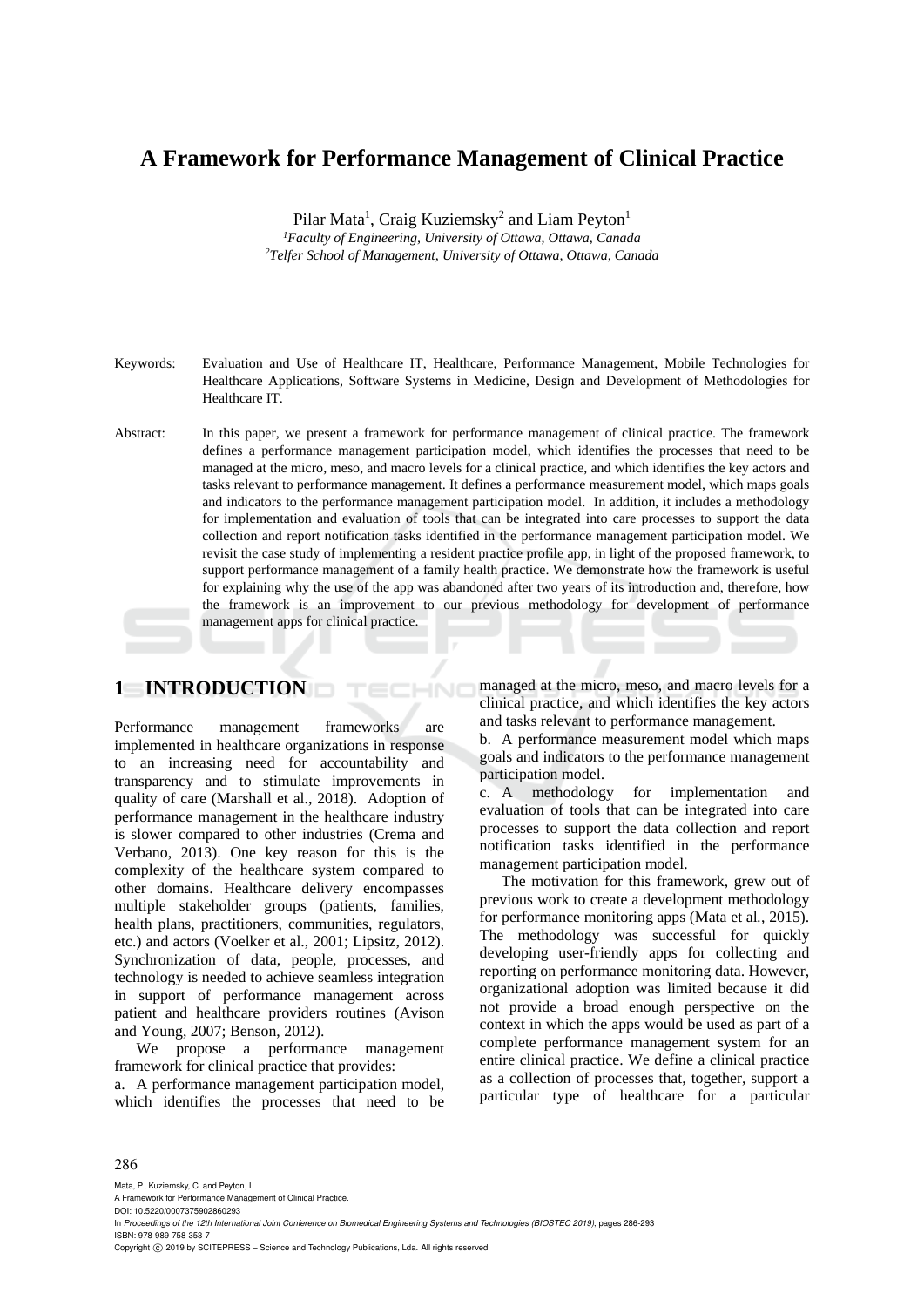community of patients. This work focuses on our main research question of how to effectively and efficiently guide the implementation and adoption of performance management systems for a clinical practice, considering the complexity of healthcare systems. We revisit a case study of implementing a resident practice profile app to support performance management of a family health practice in order to demonstrate the usefulness of our proposed performance management framework.

## **2 BACKGROUND**

Performance management involves systematic planning, execution, monitoring and evaluation of goals in order to improve business effectiveness (Dresner, 2008).

(Marshall et al., 2018) review implementations of healthcare quality report cards (also called report cards or, performance cards) in the United States and United Kingdom. Their work shows that although reporting is perceived as a key factor for improving accountability and quality in the health care system, often there are challenges in engaging the stakeholders on these initiatives.

The Sunnybrook Hospital in Ontario, published its Balance Scorecard & Patient Safety Indicators in June 2018, with the goal to increase transparency for the community (Sunnybrook, 2018). The Balanced Scorecard includes the dimensions: quality of patient care, research and education, and sustainability and accountability. Despite the complexity of implementing performance management systems like Balanced Scorecard in healthcare organizations, research shows some progress in this area. Achieving a successful implementation of it requires communication, commitment and, support from all stakeholders and at all the different organizational levels (Voelker et al., 2001).

While information technology is critical for performance management in healthcare, interoperability is an ongoing challenge for healthcare information systems (HIS) (Kuziemsky and Peyton, 2016). However, HIS to support performance management must go beyond a single technological solution. The complexity of healthcare system means a single vendor cannot have the best solution for all functions, even within a single hospital (Gaynor et al*.*, 2014).

There are different types of interoperability and these can be grouped, at a high level, into three main categories: technical, semantic and processes interoperability (Benson, 2012).

Technical interoperability is defined as the ability to move data from system A to system B regardless of the meaning of what is being exchanged (Benson, 2012). Technical interoperability is achieved through mHealth and eEhealth. "mHealth" is defined as the use of mobile technologies in the healthcare industry to support public and clinical care (Kahn et al., 2010), while "eHealth" involves the use of any type of electronic devices, e.g desktops, in the provision of health care (Dicianno et al*.*, 2015).

Semantic interoperability is defined as the ability of sender and receiver to understand data without ambiguity. It refers to the ability of two computer systems to be able to interpret and understand data that is exchanged (Benson, 2012). Standards developed to support semantic interoperability include HL7 and terminology models such as Systematic Nomenclature of Medicine-Clinical Terms (SNOMED-CT) and Logical Observation Identifiers Names and Codes (LOINC) (Dixon et al., 2014).

Process interoperability refers to the coordination of business and work processes and common understanding between human beings across a network (Benson, 2012). The latter includes one of the key dimensions in healthcare delivery - the interpersonal nature of care delivery (Avison and Young, 2007). Encounters between care providers and patients (e.g doctors and patients, patient and nurses, patient and therapists, nurses and doctors) to discuss diagnosis, treatment options, treatment progress, etc. is an important dimension to consider in healthcare interoperability; however, the process interoperability is often forgotten when designing systems to support healthcare delivery.

Clinical performance management can be approached in two ways. First, performance can be seen as the outcome of a process. An example of performance monitoring in this case would be monitoring mortality rates. Second, clinical performance can be seen at the process level, which in the end, impacts outcome (Goddard et al*.*, 2002). An example of performance monitoring of a clinical process would be monitoring a patient from diagnosis to end of treatment to gain insights of patient status and progress against goals. Performance monitoring of clinical process can facilitate timely actions during the treatment of the condition.

Information, process and personnel issues can contribute to gaps in data support for decisionrelated processes in Canadian Healthcare organization (Foshay and Kuziemsky, 2014). To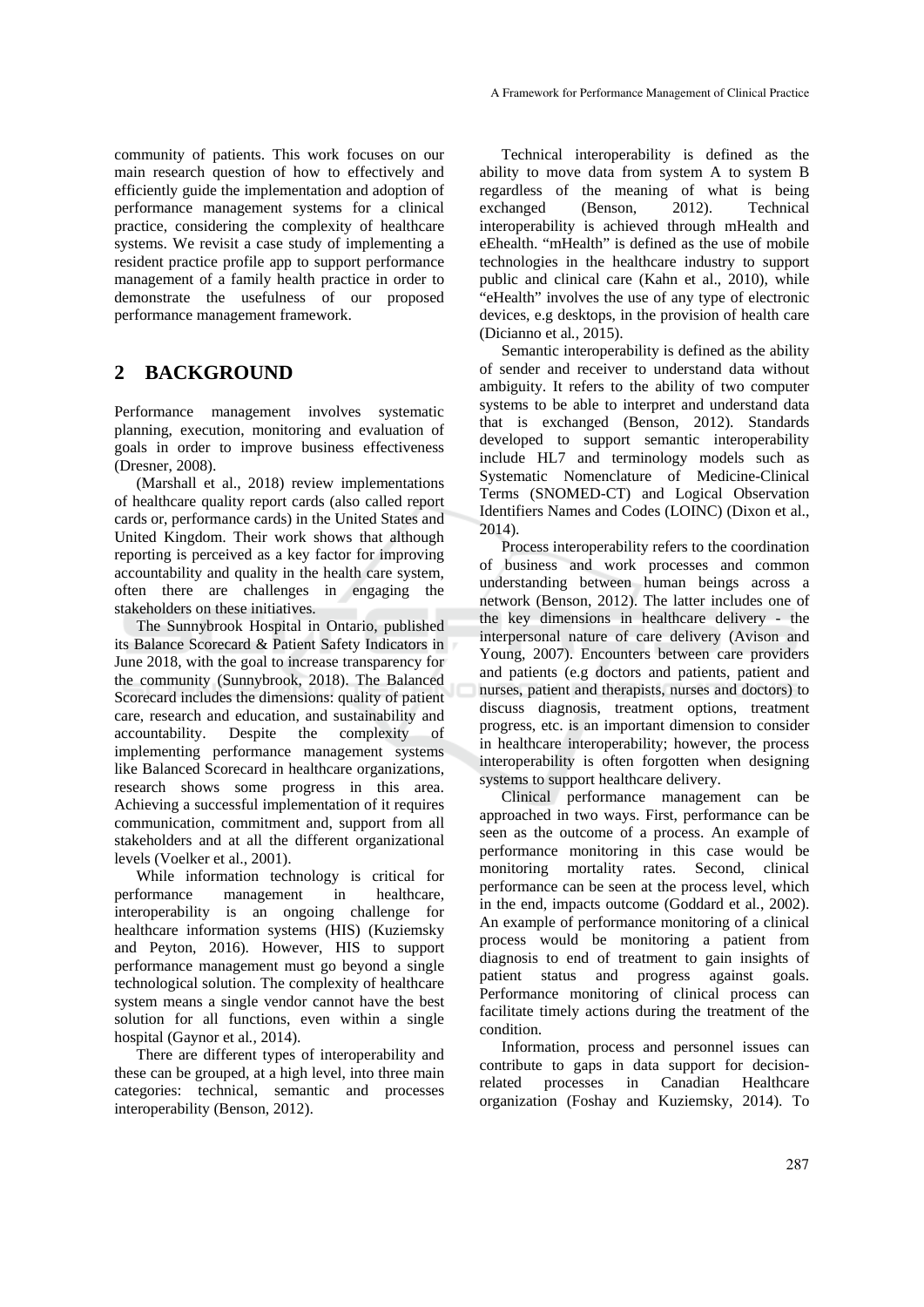address these issues organizations should employ a process framework to define information needs when implementing performance management systems. Further, the impact of data on clinical practice needs to be analysed in different user contexts (Kuziemsky et al., 2014). A process framework should distinguish between the micro level (direct patient care), the meso level (management and evaluation of care providers), and the macro level (public health and regulatory processes).

## **3 FRAMEWORK**

In this section we describe the components of our proposed framework for performance management of a clinical practice (Figure 1). Research methods used for the development of the framework include: 1) literature review 2) Gap analysis of existing frameworks (Perlin et al., 2004; Parsons et al., 2012; Voelker et al., 2001; Sullivan et al., 201; Potter et al. 2011) 3) Use of Design Science Method (Peffers et al., 2007) for defining, designing, and building the conceptual framework. The developed framework is comprised of a performance management participation model, a performance measurement model, and a methodology for implementation and evaluation of supporting tools.



Figure 1: Framework for Performance Management of Clinical Practice.

In the 'Performance Management Participation Model' we identify which tasks are performed by which actors in the context of a process, and then model processes that need to be monitored for performance management. This is done at a conceptual level and includes identifying the actors, tasks and task types for each process. The

participation model is intended to facilitate discussion among stakeholders and achievement of a common vision of the process in terms of performance management. The 'Performance Measurement Model' is used to define which goals and indicators will be used for performance management of each process, based on what report notifications the actors need and for which processes the reports are needed. Relationships between the 'Performance Management Participation Model' and the 'Performance Measurement Model' imply iterative cycles for the development of conceptual models - mapping processes to goals, tasks to data collection, data collection to indicators, indicators to report notifications and report notifications to tasks.

Finally, tools used to implement performance management of a clinical practice are identified and mapped to data collection and report notification tasks that use the tools to populate the performance management model. Relationships are defined for the processes at all organizational levels to ensure all actors receive the appropriate information to perform their tasks. Once data needs are clear (from collecting and reporting), the next step in the framework is a systematic approach to implementing and evaluating tools that support the set of tasks defined in the performance management participation model. We update and integrate a methodology for development of performance monitoring apps (Mata et al., 2015). DGY PUBLIC ATIONS

# **4 CASE STUDY OF A RESIDENT PRACTICE PROFILE FOR FAMILY HEALTH**

Resident Practice Profile (RPP) is a tool for tracking patient encounters seen by medical residents in Family Health, to ensure they gain competency across a broad range of family health diagnoses, and a diverse range of patients (based on age, gender, and social circumstance). Residents log data for patient encounters and the data is used to show residents where residents are spending their time. RPP was successfully developed as a user-friendly app using a development methodology for performance monitoring apps (Mata et al., 2015). However, two years after its introduction, it was no longer used by the organization.

In this case study, we take a broader view of performance management for the clinical practice as a whole in order to understand why RPP did not succeed. Since RPP was developed previous to the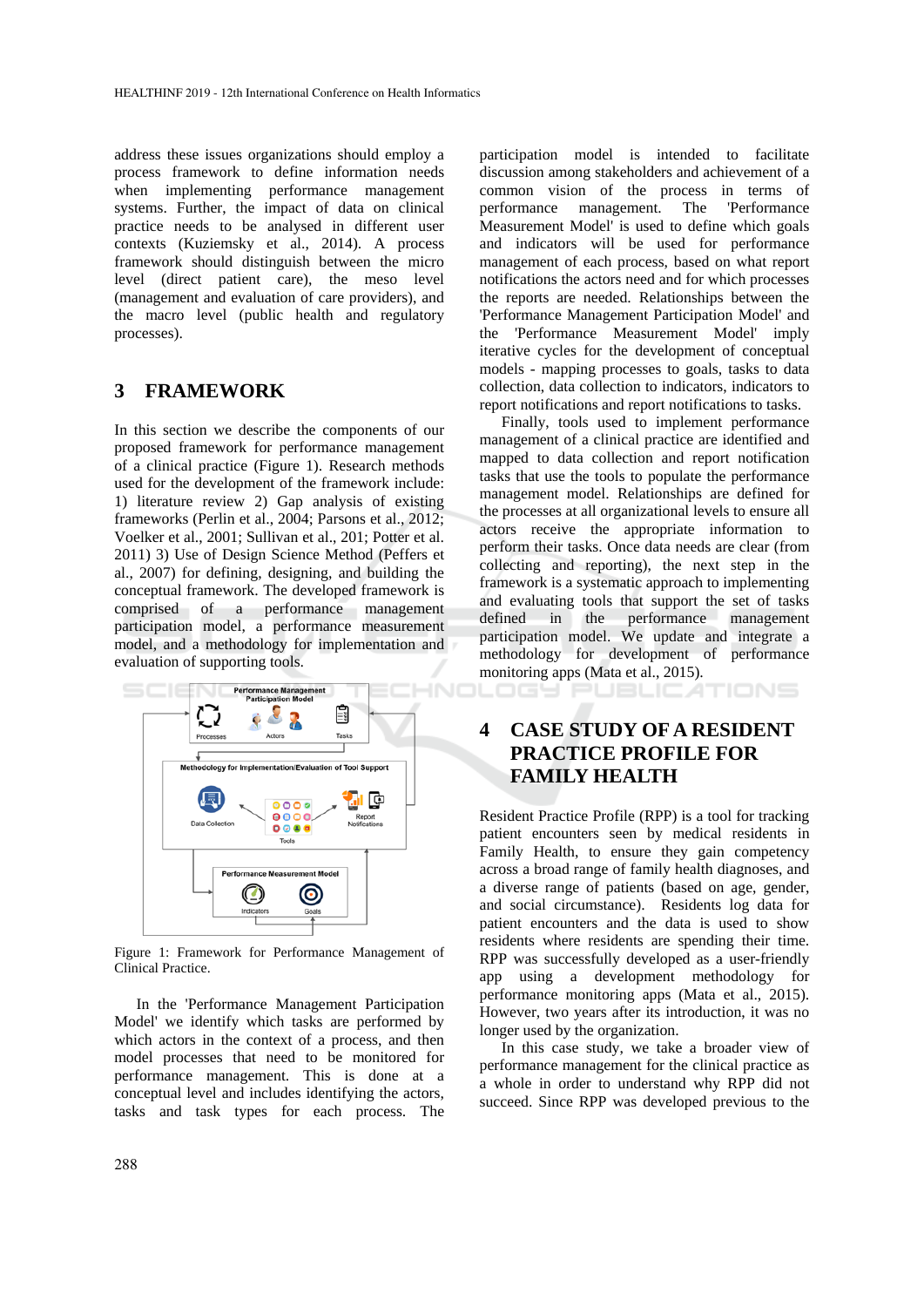proposed framework, we evaluate the app, using the framework, to demonstrate how the framework can be used to validate any existing tool within a performance management system and how the framework is an improvement to our previous methodology (Mata et al., 2015) for development of performance management apps for clinical practice. In the following sections, based on our framework, we evaluate the use of RPP to support performance management of medical residents in a family health practice.

### **4.1 Evaluation of RPP using the Framework**

#### **4.1.1 Participation Model**

In this section, we identify processes, actors, tasks and task types relevant for performance management of medical residents in a family health practice. Figure 2 depicts actors, and processes for performance management of residents at the different organizational levels (macro, meso, and micro).



Figure 2: Performance management of training of family medicine residents – Actors and processes.

At the macro level, Residents Training Program Coordinators oversee supervisors who coordinate training for the family health practice. They must ensure the program adheres to guidelines specified by The College of Family Physicians of Canada.

At the meso level, supervisors coordinate training tasks, assigning residents to various clinical settings and providing feedback on training to ensure residents are exposed to a variety of clinical conditions and demographics that lead to successful attainment of required competencies outlined in the program curriculum.

At the micro level, residents work under the supervision of acting supervisors at each clinical location. Residents are responsible for keeping a log of conditions seen during practice in order to demonstrate their competence in all program requirements - clinical domains and demographic groups (Chamney et al*.*, 2014). Residents are also responsible for sharing logs with their supervisors and flagging visits they want to discuss with their supervisors to receive feedback and develop a learning plan, if need be. Also, they are responsible for proactively identifying and completing selflearning opportunities. Supervisors use the information provided by residents for guiding training and correcting any deficiencies in practice, e.g. assignment of residents to specific locations where they can see more cases of a given clinical condition, creating a learning plan, etc.

Table 1: RPP Performance Management Participation Model.

|       | Actors                  | Process                                                                                                  | Task Type/Task                                                                                          | Tool                 |
|-------|-------------------------|----------------------------------------------------------------------------------------------------------|---------------------------------------------------------------------------------------------------------|----------------------|
| Micro | Residents               | <b>Treat Patients</b>                                                                                    | Data Collection: Log<br>every patient visit                                                             | <b>RPP</b>           |
|       |                         |                                                                                                          | Data Collection: Record<br>selected Patient field<br>note                                               | Field<br><b>Note</b> |
|       |                         | Self-Evaluate                                                                                            | <b>Report Notification:</b><br>Self-Evaluation with<br><b>RPP</b> reports                               | <b>RPP</b>           |
| Meso  | Supervisors             | Coordinates<br>Training                                                                                  | Data Collection:<br>Log Direct<br>observation/Complete<br>examination/procedure<br>or delivery observed | Field<br><b>Note</b> |
|       |                         |                                                                                                          | <b>Report Notification:</b><br><b>Review RPP Reports</b>                                                | <b>RPP</b>           |
|       |                         |                                                                                                          | <b>Report Notification:</b><br><b>Review Field Note</b>                                                 | Field<br><b>Note</b> |
|       |                         |                                                                                                          | <b>Report Notification:</b>                                                                             | Field                |
|       |                         |                                                                                                          | Provide Feedback                                                                                        | Note                 |
|       |                         |                                                                                                          | Data Collection: Assess<br>level of competency                                                          | Field<br>Note        |
| Macro | Program<br>Coordinators | <b>Report Notification:</b><br>Review compliance of<br>Oversees<br>training program against<br>standards |                                                                                                         | Field<br>Note        |

In Table 1 we summarize processes, actors, tasks, task types and tools by organizational levels for RPP. Actors, tasks and task types shaded in grey represent those that are not supported by the implementation of RPP. Tasks in bold indicate those that should have been supported by RPP when it was implemented, but were not. The RPP app was designed to be used by residents. As such, it was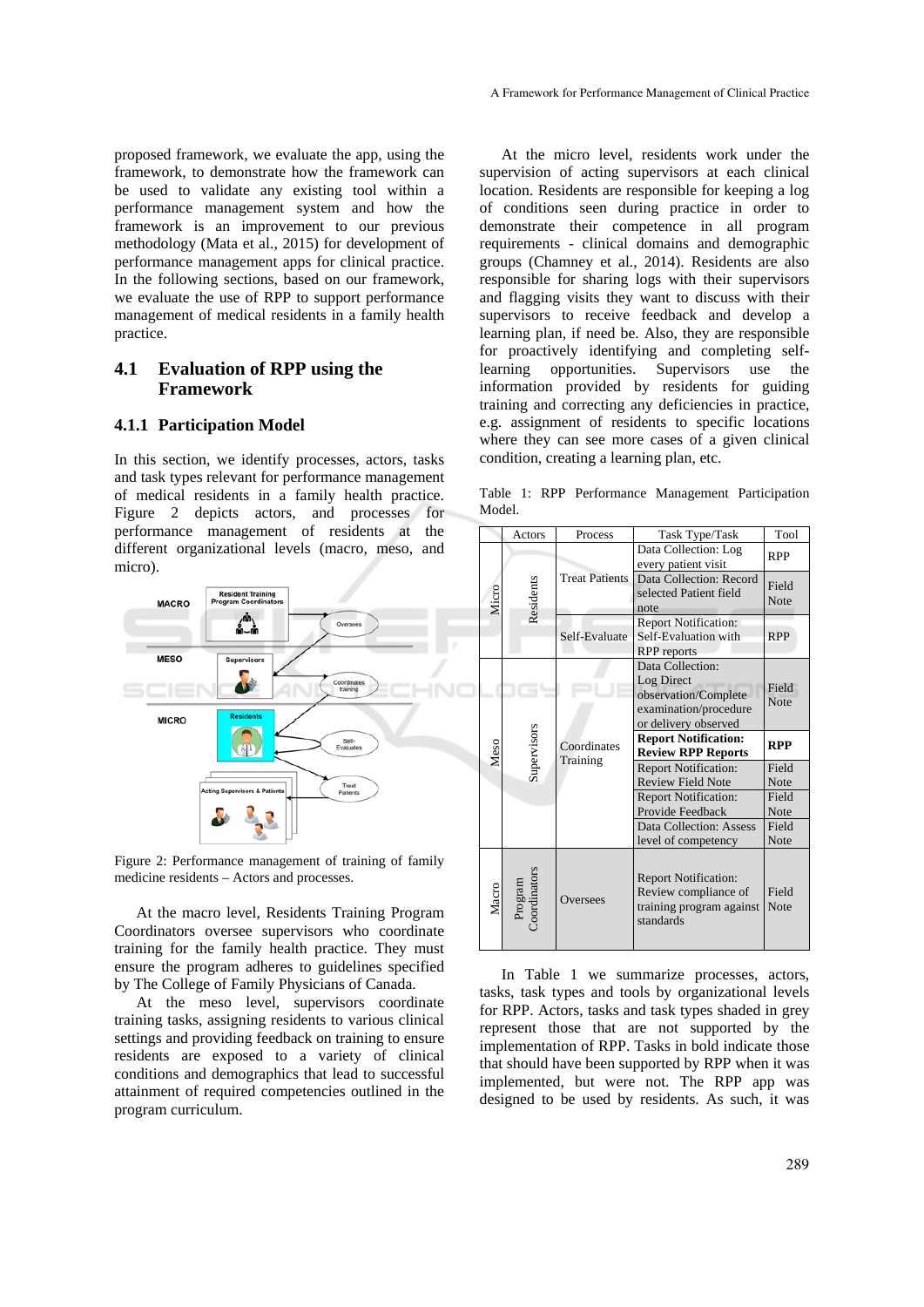|       | Actors                  | Process                 | Goals                                                                        | Indicators                                                        | Task                                                       |
|-------|-------------------------|-------------------------|------------------------------------------------------------------------------|-------------------------------------------------------------------|------------------------------------------------------------|
| Micro | Residents               | <b>Treat Patients</b>   | Ensure full<br>competency across<br>clinical domains and<br>population types | <b>Total Visits</b>                                               | Log every patient visit                                    |
|       |                         |                         |                                                                              | Completed field notes and sent to<br>supervisors                  | Record selected patient field note                         |
|       |                         | Self-Evaluates          | Close gaps in learning                                                       | Total visits flagged for<br>self-learning activities              | Self-Evaluation with RPP reports                           |
| Meso  | Supervisors             | Coordinates<br>Training | Ensure graduated<br>residents is fully<br>competent                          | <b>Total visits</b>                                               | <b>Reviews RPP reports</b>                                 |
|       |                         |                         |                                                                              | Field Notes completed                                             | <b>Review Field Note</b>                                   |
|       |                         |                         |                                                                              | Field Notes completed                                             | Provide feedback                                           |
|       |                         |                         |                                                                              | Field notes signed off                                            | Assess level of competency                                 |
|       |                         |                         |                                                                              | Total direct observations                                         | Assess level of competency                                 |
|       |                         |                         |                                                                              | Level of competency achieved                                      | Asses level of competency                                  |
| Macro | Program<br>Coordinators | Oversees                | Ensure compliance of<br>program to standards                                 | <b>Total visits</b>                                               | <b>Review compliance of training</b>                       |
|       |                         |                         |                                                                              |                                                                   | program against standards                                  |
|       |                         |                         |                                                                              | Average success rate: field notes<br>signed off/total field notes | Review compliance of training<br>program against standards |

Table 2: RPP Performance Management Participation/Measurement Model.

good for self-evaluation. However, the data was also relevant to the supervisors of the residents. In the original case study, it was assumed that supervisors would review with the resident what patients they were seeing, but procedures were not put in place to do ensure this was done, nor was there any mechanism for notifying and providing supervisors with RPP reports relevant to a resident they were supervising.

### **4.1.2 Measurement Model**

The next component of the proposed framework involves the development of a performance measurement model. This includes definition of goals to gauge progress and indicators for report notifications. Table 2 summarizes the performance measurement model for RPP. Goals and indicators are grouped by organizational level. Goals and indicators shaded in grey represent those that are not supported by the implementation of RPP. Goals and indicators in bold indicate those that should have been supported by RPP when it was implemented, but were not.

The most important aspect of the performance measurement model in this case study is the clinical practice as it relates to the training of medical residents. The main questions to answer are; which goals we need to measure, what report notifications are needed for supporting and monitoring these goals, which tasks are needed to collect data, and, therefore, what data model (dimensions and indicators) needs to be implemented.

With respect to the RPP tool, the main indicators supported were total visits and total visits flagged for self-learning activities. This included the ability to analyse based on the age, gender and social circumstances of patients. RPP was designed to support actors, tasks, and goals at the micro level. However, as is clear in Table 2, for effective integration into a system of performance management, RPP also needed to provide support for actors at the meso and even the macro level. Because RPP was not integrated at this level, its use was not reinforced by supervisors. Therefore, there was less interest from residents, and it was eventually phased out of use in the family health practice.

#### **4.1.3 Methodology**

**ICATIONS** The original methodology was intended for development of a stand-alone app for performance monitoring. We have updated the methodology, to integrate it into a framework for performance management across an entire clinical practice, with the focus on the implementation and evaluation of a set of tools to support data collection and reporting tasks at all organizational levels (micro, meso, macro).

Figure 3 shows the updated methodology, with changes highlighted in Bold. This included defining clearly who needed to not only use the app for data collection, but also who needed to see reports created from the data collected. Adoption criteria were extended beyond ease of use, to also include an understanding of the full context for performance management in which the app would be used.

New components highlighted in red were also added to the methodology. This included selecting which tools were available and could be used, and carefully mapping all tasks (both data collection and report notification) that needed to be supported by the tool. The new methodology provides better gui-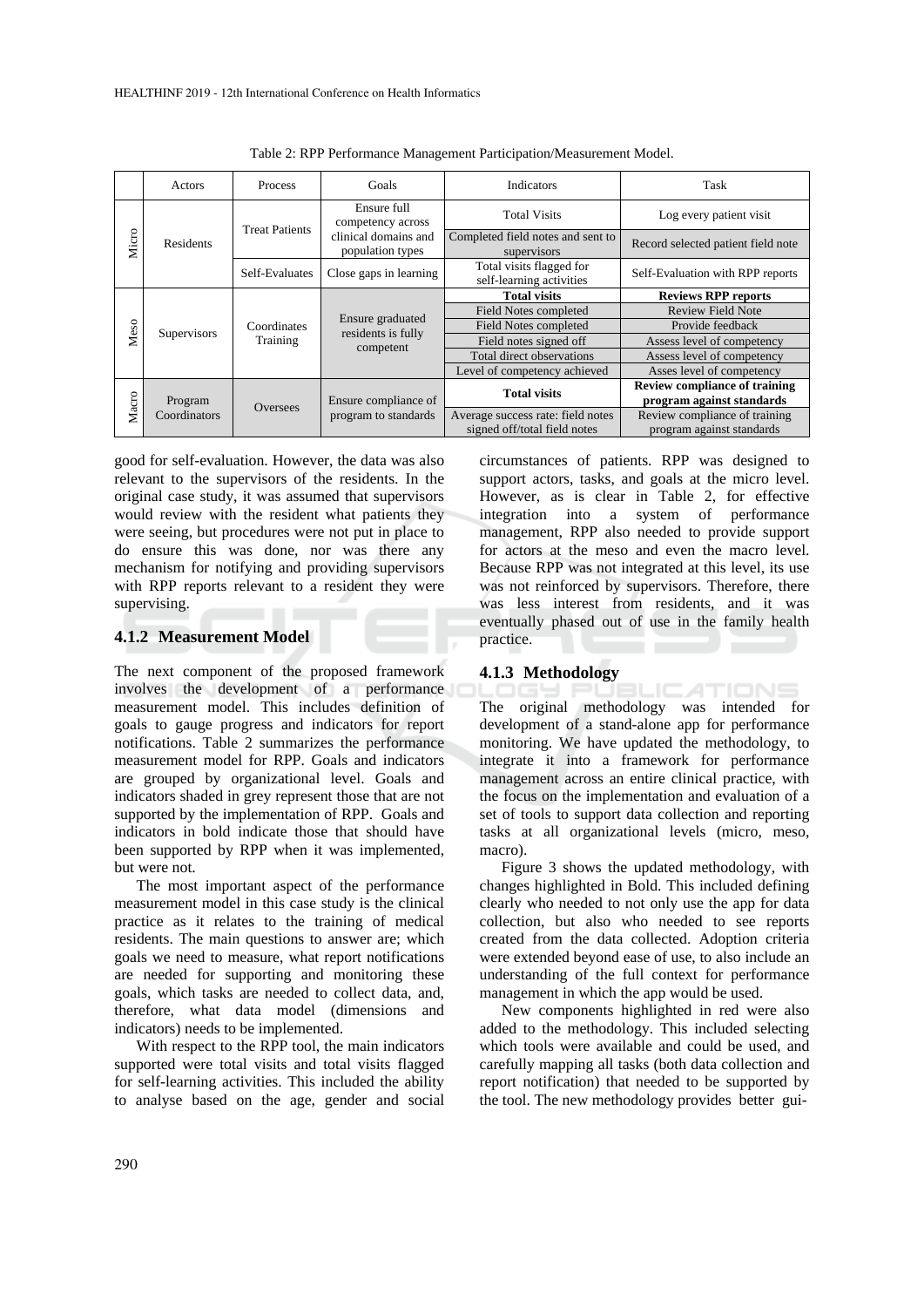

Figure 3: Updated Methodology for Implementation and Evaluation of Tool Support.

dance for understanding who uses the data (actors that receive report notifications), the context in which data is used, and what drives adoption criteria.

#### **4.1.4 Results**

After analysing the design of RPP in light of the framework, we identified that the main focus for the development of RPP was on monitoring the process at the micro level by providing residents with a supporting tool for guiding self-learning activities. RPP was also useful for providing residents and program coordinators information about number of clinical conditions seen by demographic groups as well as procedures performed. However, the tool was not used to support supervisors in their task of providing feedback to residents, designing a plan to correct any deficiencies identified during training or completing a formal evaluation of training.

We can say that with our framework, a more complete view of RPP is given within the context of supporting performance management of the family health practice across all levels (micro, meso, and macro). In the original case study, RPP was implemented and adopted with some success at the resident level (micro). Residents found RPP reports useful for self-assessment and for guiding selflearning activities.However, the performance management participation model clearly highlights the need to provide RPP reports to supervisors for the tasks of providing feedback to residents or creating learning plans to address identified gaps in

practice. Report notifications were not implemented and review of reports was exclusively driven by the self- motivation of participants of the study.

The performance measurement model also clearly indicates that total visits, especially as broken down to support training related to diversity of patients (age, gender, social circumstance) is relevant to coordinators at the macro level.

Finally, the updates to the methodology for implementing and evaluating tools would have more clearly established the adoption criteria for evaluating tools in the context of selecting what tools would be mapped to what tasks for the overall success of performance management in the family health practice.

This is the essential factor that explains why RPP was abandoned even though it was an easy-to-use app. The fact that the app complied with user requirements at the individual level (micro level) was not a sufficient condition to drive adoption of RPP as a tool for supporting key actors and tasks relevant to performance management at the meso and macro levels. The adoption of RPP at the micro level was exclusively driven by the motivational aspect of residents who saw value in using the app for self-assessment of their practice and for guiding self-learning activities.

The use case provides evidence on the importance to approach performance management from a broad enough organizational perspective and within the context in which the apps would be used, in order to address information needs of stakeholders and ensure adoption of the proposed system. Results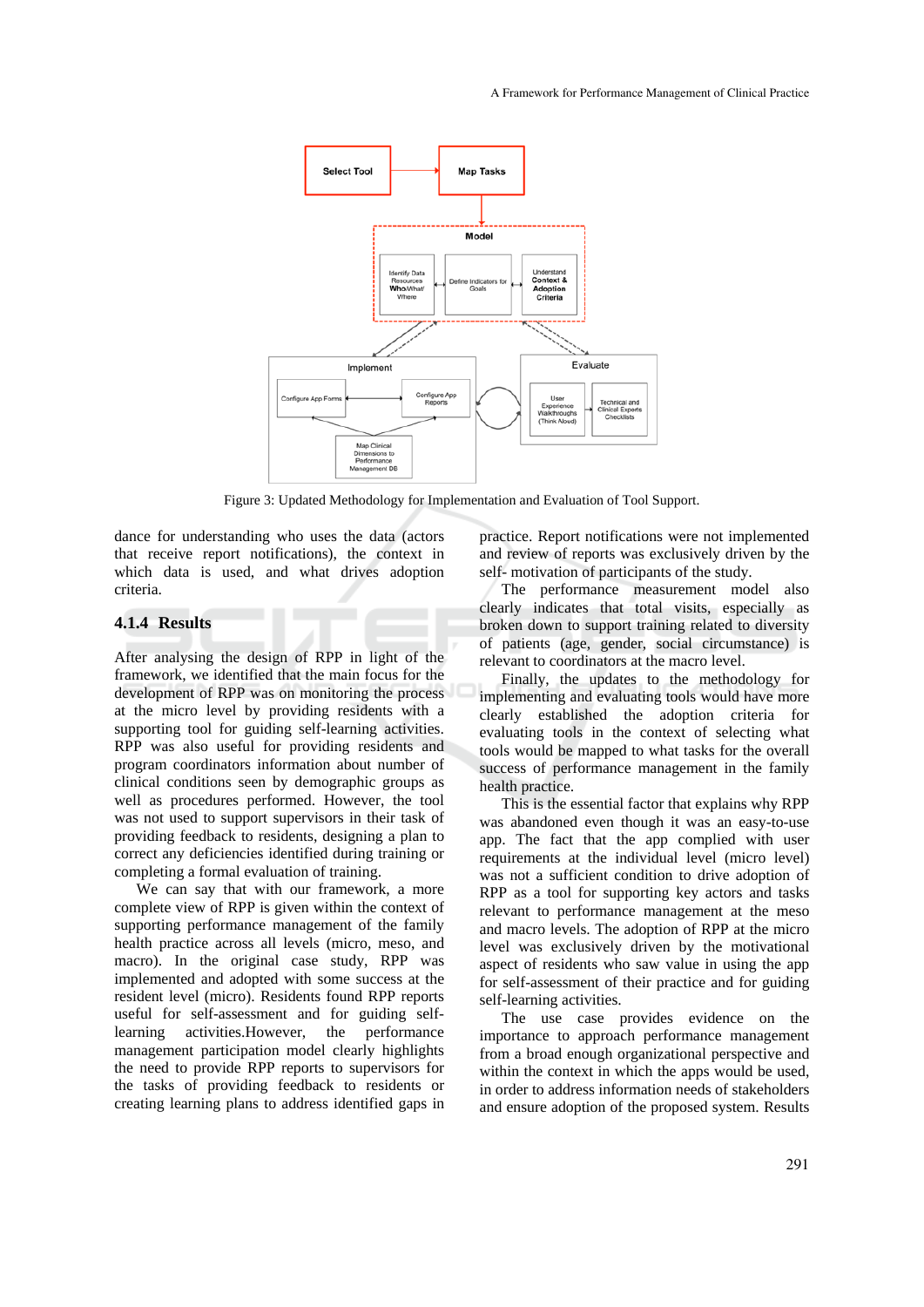of the case study will be used to cross-validate the usefulness of the framework with clinical experts, other researchers and for different clinical practices.

## **5 CONCLUSIONS**

In this paper we demonstrate the importance of having a clear understanding of areas that need to be addressed for effective implementation of tools and apps that support performance management of a clinical practice. The findings we presented here suggest that defining processes, actors, and performance management tasks across all organizational levels (micro, meso, and macro) are key to ensure adoption of performance management systems for a clinical practice. Our framework provides a systematic approach to gain consensus about who needs to manage performance, what needs to be monitored, how performance will be reported to key actors, and how to evaluate tools to systematically support performance management of a clinical practice.

One limitation of this work is that we used our framework to retrospectively evaluate the deployment of one stand-alone app. Although it let us highlight missing areas for deployment of the app and why the app was only adopted, with some success, at the micro level, more research needs to be done to confirm the framework can also be used for guiding the design and implementation of a performance management system for an entire clinical practice.

## **ACKNOWLEDGEMENTS**

This research was supported by NSERC Discovery and CREATE initiatives and Ontario Graduate Scholarship funding.

## **REFERENCES**

- Avison, D. and Young, T. (2007) 'Time to rethink health care and ICT?', *Commun. ACM*, 50(6), pp. 69–74.
- Benson, T. (2012) 'Principles of health interoperability HL7 and SNOMED. Chapter 2: Why interoperability is hard.', in. Springer Science & Business Media (Principles of health interoperability HL7 and SNOMED.).
- Chamney, A., Mata, P., Viner, G., Archibald, D. and Peyton, L. (2014) 'Development of a Resident Practice Profile in a Business Intelligence Application

Framework', *Procedia Computer Science*, 37(0), pp. 266–273.

- Crema, M. and Verbano, C. (2013) 'Future developments in health care performance management', *Journal of Multidisciplinary Healthcare*, 6, pp. 415–421.
- Dicianno, B. E., Parmanto, B., Fairman, A. D., Crytzer, T. M., Daihua, X. Y., Pramana, G., Coughenour, D. and Petrazzi, A. A. (2015) 'Perspectives on the evolution of mobile (mHealth) technologies and application to rehabilitation', *Physical therapy*. American Physical Therapy Association, 95(3), pp. 397–405.
- Dixon, B. E., Vreeman, D. J. and Grannis, S. J. (2014) 'The long road to semantic interoperability in support of public health: experiences from two states', *Journal of biomedical informatics*. Elsevier, 49, pp. 3–8.
- Dresner, H. (2008) *The performance management revolution: Business results through insight and action*. John Wiley & Sons.
- Foshay, N. and Kuziemsky, C. (2014) 'Towards an implementation framework for business intelligence in healthcare', *International Journal of Information Management*, 34(1), pp. 20–27.
- Gaynor, M., Yu, F., Andrus, C. H., Bradner, S. and Rawn, J. (2014) 'A general framework for interoperability with applications to healthcare', *Health Policy and Technology*. Elsevier, 3(1), pp. 3–12.
- Goddard, M., Davies, H. T., Dawson, D., Mannion, R. and McInnes, F. (2002) 'Clinical performance measurement: part 1--getting the best out of it', *Journal of the Royal Society of Medicine*. The Royal Society of Medicine, 95(10), pp. 508–510.
- Kahn, J. G., Yang, J. S. and Kahn, J. S. (2010) '"Mobile" health needs and opportunities in developing countries', *Health Affairs*. Health Affairs, 29(2), pp. 254–261.
- Kuziemsky, C.E. and Peyton, L., 2016 (2016) 'A framework for understanding process interoperability and health information technology', *Health Policy and Technology*, 5(2), pp. 196–203.
- Kuziemsky, C. E., Monkman, H., Petersen, C., Weber, J., Borycki, E. M., Adams, S. and Collins, S. (2014) 'Big Data in Healthcare - Defining the Digital Persona through User Contexts from the Micro to the Macro. Contribution of the IMIA Organizational and Social Issues WG', *Yearbook of medical informatics*, 9(1), pp. 82–89.
- Lipsitz, L. A. (2012) 'Understanding Health Care as a Complex System: The Foundation for Unintended Consequences', *JAMA*, 308(3), pp. 243–244.
- Marshall, M. N., Shekelle, P. G., Davies, H. T. O. and Smith, P. C. (2018) 'Public Reporting On Quality In The United States And The United Kingdom In both countries the imperatives of accountability and quality improvement make the wider development and implementation of report cards inevitable'. Available at: www.ncqa.org. (Accessed: 22 July 2018).
- Mata, P., Chamney, A., Viner, G., Archibald, D. and Peyton, L. (2015) 'A development framework for mobile healthcare monitoring apps', *Personal and Ubiquitous Computing*. Springer London, 19(3–4), pp.